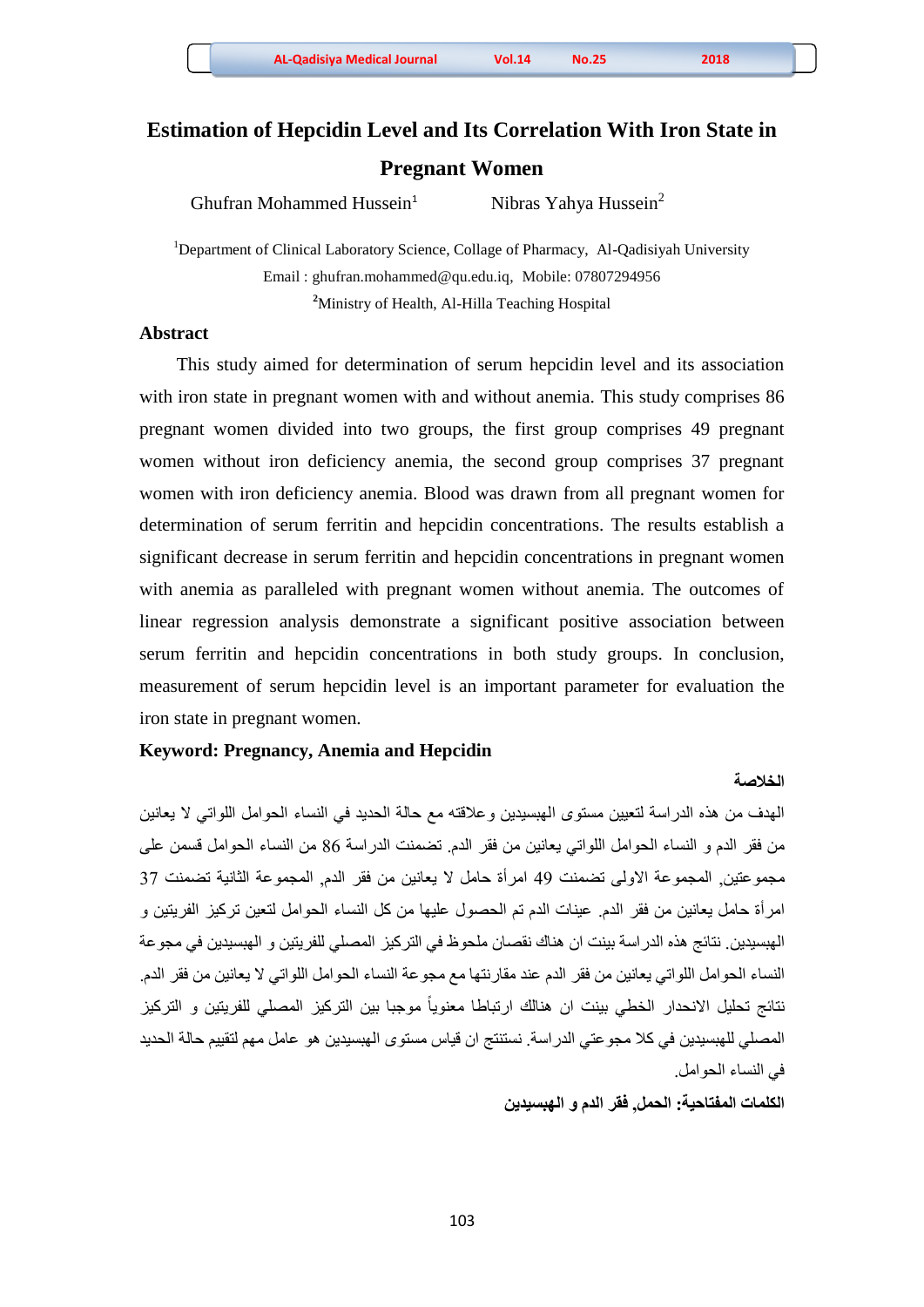### **Introduction**

 Iron deficiency anemia is highly widespread during pregnancy. In developed and developing countries, iron deficiency anemia is connected with higher maternal and perinatal morbidity and mortality (1). Iron is an important element for the growth and function of brain. Also, it sustenance energy metabolism in neuron and synthesis of neurotransmitters (2).

 The control of body iron based on duodenal absorption through an active transport. In the diet, iron is generally exist in the ferric form  $(Fe^{+3})$ . The ferric is reduced to ferrous form  $(Fe^{2})$  by duodenal cytochrome b reductase enzyme. Ferrous is passed through the cell membrane of enterocytes by divalent metal transporter 1 (3, 4). Inside the enterocyte, the iron bind with the protein apoferritin to form ferritin. The iron is transferred from the enterocyte to circulation by ferroportin, and then the iron is bound with transferrin for transport and storage. In the target cells the transferrin-bound iron enters these cell by receptor-mediated endocytosis. The essential regulator of iron is a hepcidin (3, 5).

 Hepcidin is a peptide composed from 25 amino acids, it is produced by the liver and noticeable in urine and blood (6, 7). When hepcidin released into the circulation, it binds with ferroportin, and recognized in the enterocytes basal membrane, hepatocytes, spleen and macrophages. Hepcidin activates lysosomal degradation of ferroportin (8, 9). This study aimed for determination of serum hepcidin level and its association with iron state in pregnant women with and without anemia.

#### **Materials and Methods**

This study comprises 86 pregnant women distributed into two groups, the first group comprises 49 healthy pregnant women without iron deficiency anemia aged from 19 to 30 years, the second group comprises 37 pregnant women with iron deficiency anemia aged from 21 to 33 years. The cases are selected by gynecologist in several health centers in AL-Hilla city and the pregnant women that suffering from any disease (such as diabetes mellitus, hypertension and asthma) or have taken a medication were excluded from this study.

 A five milliliters of blood was drained by vein puncture from all pregnant women after an overnight fast and the blood was divided into two parts, the first part includes three milliliters of blood placed in plain tube and this used for determination of serum ferritin and hepcidin concentrations while the second part includes two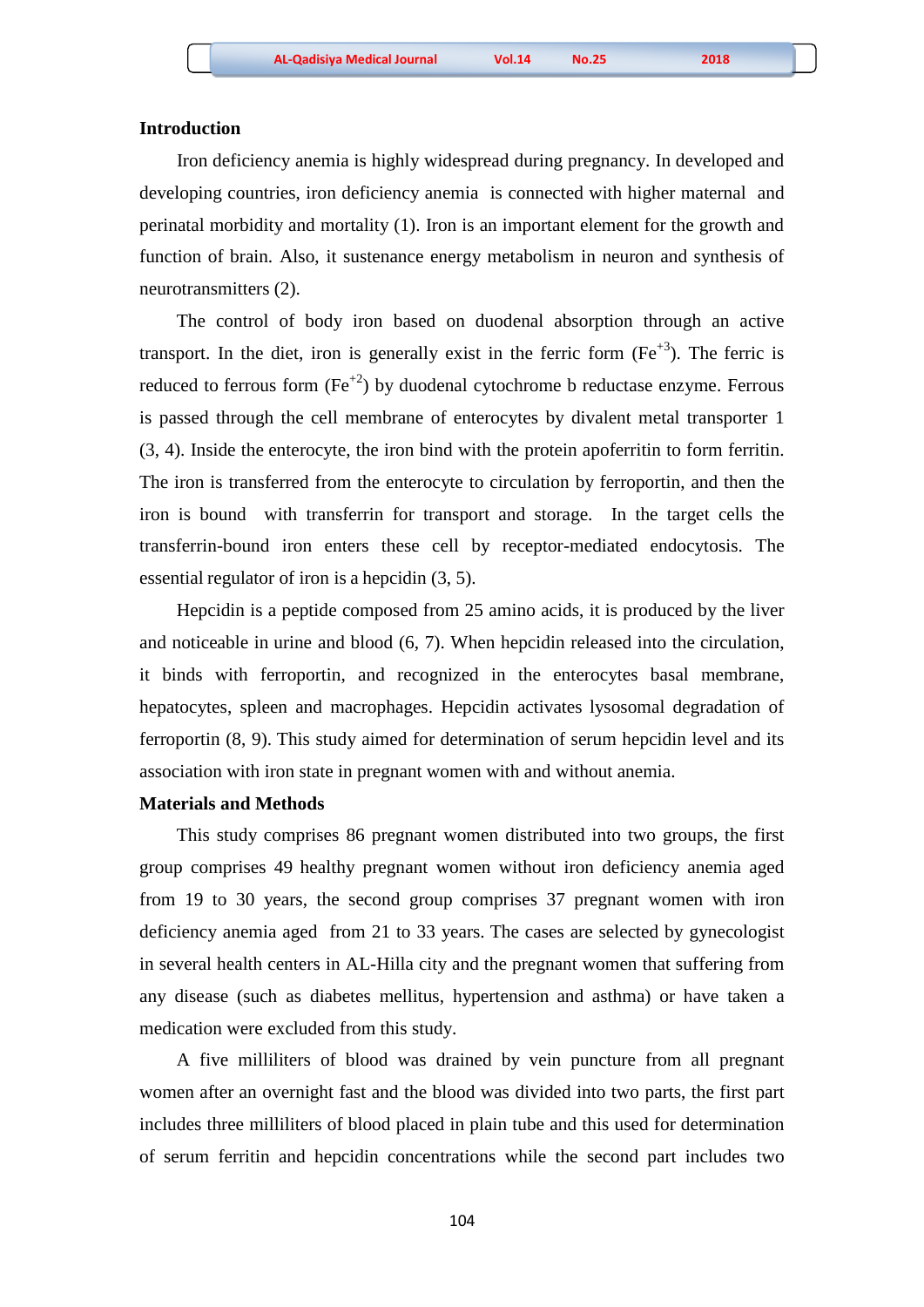milliliters of blood placed in EDTA containing tube for determination of serum hemoglobin concentration. Serum ferritin and hepcidin concentration are determined by ELISA kit. Statistical analyses were done by SPSS.

## **Results**

 The parameters of pregnant women with and without anemia presented in table (1-1). The outcomes of the current study establish a significant decrease ( $P < 0.05$ ) in serum ferritin and hepcidin concentrations in pregnant women with anemia as paralleled with pregnant women without anemia as mentioned in figure (1-1) and figure (1-2) respectively.

 The outcomes of linear regression analysis (table 1-2) demonstrate a significant positive association between serum ferritin and hepcidin concentration in both study groups.

| <b>Character</b>              | <b>Pregnant without anemia</b> | <b>Pregnant with anemia</b> |  |  |
|-------------------------------|--------------------------------|-----------------------------|--|--|
| <b>Number</b>                 | 49                             | 37                          |  |  |
| Age (year)                    | $26.8 \pm 4.94$                | $27.16 \pm 5.10$            |  |  |
| <b>Gestational age (week)</b> | $31.95 \pm 2.72$               | $33.01 \pm 2.51$            |  |  |
| Hb(g/L)                       | $12.61 \pm 1.22$               | $9.7 \pm 0.91^{(*)}$        |  |  |

**Table (1-1) Parameters of the Pregnant Women With and Without Anemia**

 $(\ast)$  This means significant value ( $\overline{P}$  < 0.05) as paralleled with pregnant without anemia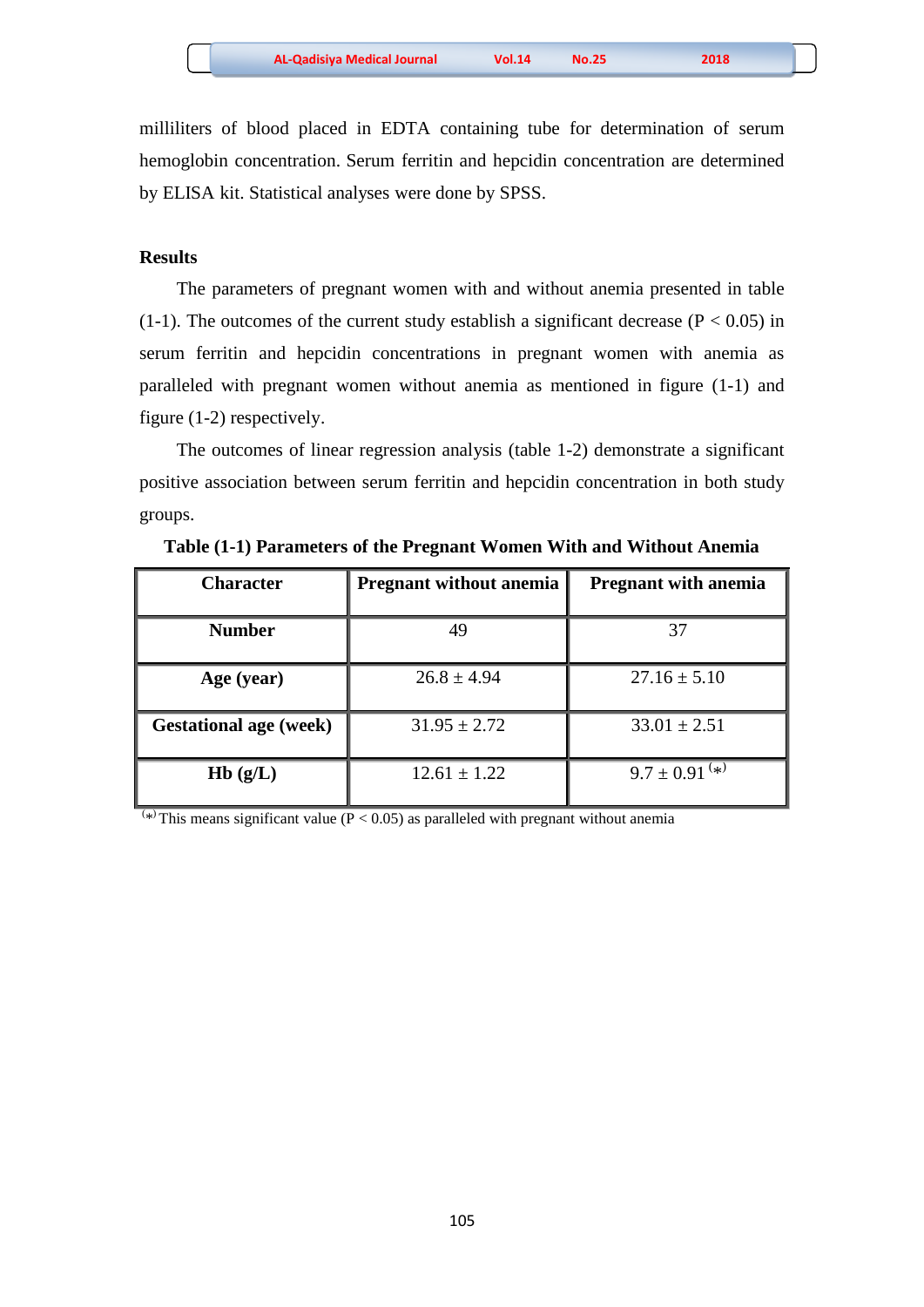

**Figure (1-1): Ferritin Level in Pregnant Women With and Without Anemia**



**Figure (1-2): Hepcidin Level in Pregnant Women With and Without Anemia**

|  | Table (1-2) Correlation Between Hepcidin and Ferritin Levels in Pregnant |  |  |  |  |
|--|--------------------------------------------------------------------------|--|--|--|--|
|  | <b>Women With and Without Anemia Groups</b>                              |  |  |  |  |

|                       | <b>Serum Hepcidin Concentration (r)</b>        |                                      |  |  |
|-----------------------|------------------------------------------------|--------------------------------------|--|--|
| Character             | <b>Pregnant Women</b><br><b>Without Anemia</b> | <b>Pregnant Women With</b><br>Anemia |  |  |
| <b>Serum Ferritin</b> |                                                |                                      |  |  |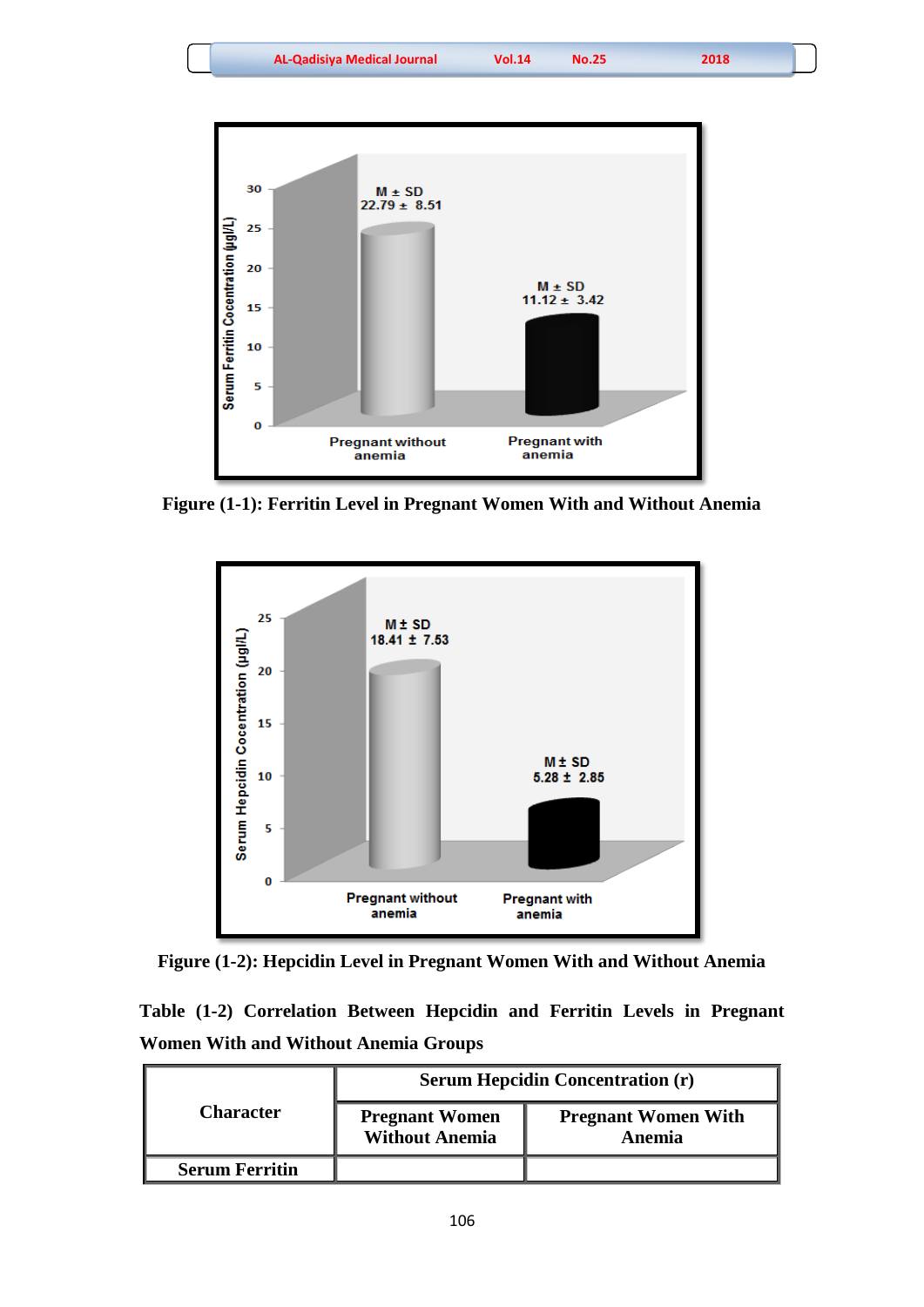| and the state of the state of the state of the state of the state of the state of the state of the state of th |  |  |
|----------------------------------------------------------------------------------------------------------------|--|--|
|                                                                                                                |  |  |
|                                                                                                                |  |  |
|                                                                                                                |  |  |
|                                                                                                                |  |  |
|                                                                                                                |  |  |
|                                                                                                                |  |  |
|                                                                                                                |  |  |
|                                                                                                                |  |  |
|                                                                                                                |  |  |
|                                                                                                                |  |  |
|                                                                                                                |  |  |
|                                                                                                                |  |  |
|                                                                                                                |  |  |
|                                                                                                                |  |  |
|                                                                                                                |  |  |
|                                                                                                                |  |  |
|                                                                                                                |  |  |
|                                                                                                                |  |  |
|                                                                                                                |  |  |
|                                                                                                                |  |  |
|                                                                                                                |  |  |
|                                                                                                                |  |  |
|                                                                                                                |  |  |
|                                                                                                                |  |  |
|                                                                                                                |  |  |

| -<br>Concentration | $\sim$ | ר ו |
|--------------------|--------|-----|
|                    |        |     |

 $\sqrt{x}$  This means significant association (P < 0.05)

### **Discussion**

 There are several factors can lead to iron deficiency anemia such as insufficient nutrition intake, raising the physiological demand of the nutrient (pregnancy) and elevation of iron losses. In pregnancy, the requirements to iron increased by about tenfold; thus, the pregnant women are mainly at hazard of emergent iron deficiency anemia (10, 11, 12).

 Hepcidin plays an essential role in regulation of iron in the body through suppression of iron absorption from intestine and releasing of iron from macrophages (13, 14). The production and secretion of hepatic hepcidin is controlled by circulating iron. The decline in hepcidin levels were detected in persons with the iron depleted stores, this lead to stimulate the iron release to the bloodstream through ferroportin (which is act as iron exporter), while the increase in hepcidin levels decrease the absorption of iron in enterocytes by inactivating the ferroportin (15, 16, 17).

 This study shows a significant decrease in serum ferritin and hepcidin levels in pregnant women with anemia as paralleled with pregnant women without anemia. The current outcomes are covenant with the outcomes of Manolov V. study (18) wherein the serum ferritin and hepcidin levels were significantly decreased in the in a group of pregnant women with anemia as compared to the group of pregnant women without anemia. The present study shows a significant positive association between serum ferritin and hepcidin concentrations in study groups. The existing results are in consistence with the outcomes of Amat B*.* (19) and Albendary E. (20) studies wherein serum ferritin levels were positively associated with hepcidin levels.

 In this study, the decrease in serum ferritin level in pregnant women with anemia indicate that the decline in iron store which suppresses the hepatic hepcidin secretion. The decreasing in serum hepcidin level activates ferroportin to increase iron absorption from intestine. This reason interpret the significant decrease in serum ferritin and hepcidin levels in pregnant women with anemia, also the positive association between serum ferritin and hepcidin concentration in both study groups.

#### **Conclusions**

 In conclusion, measurement of serum hepcidin level is an important parameter for evaluation the iron state in pregnant women.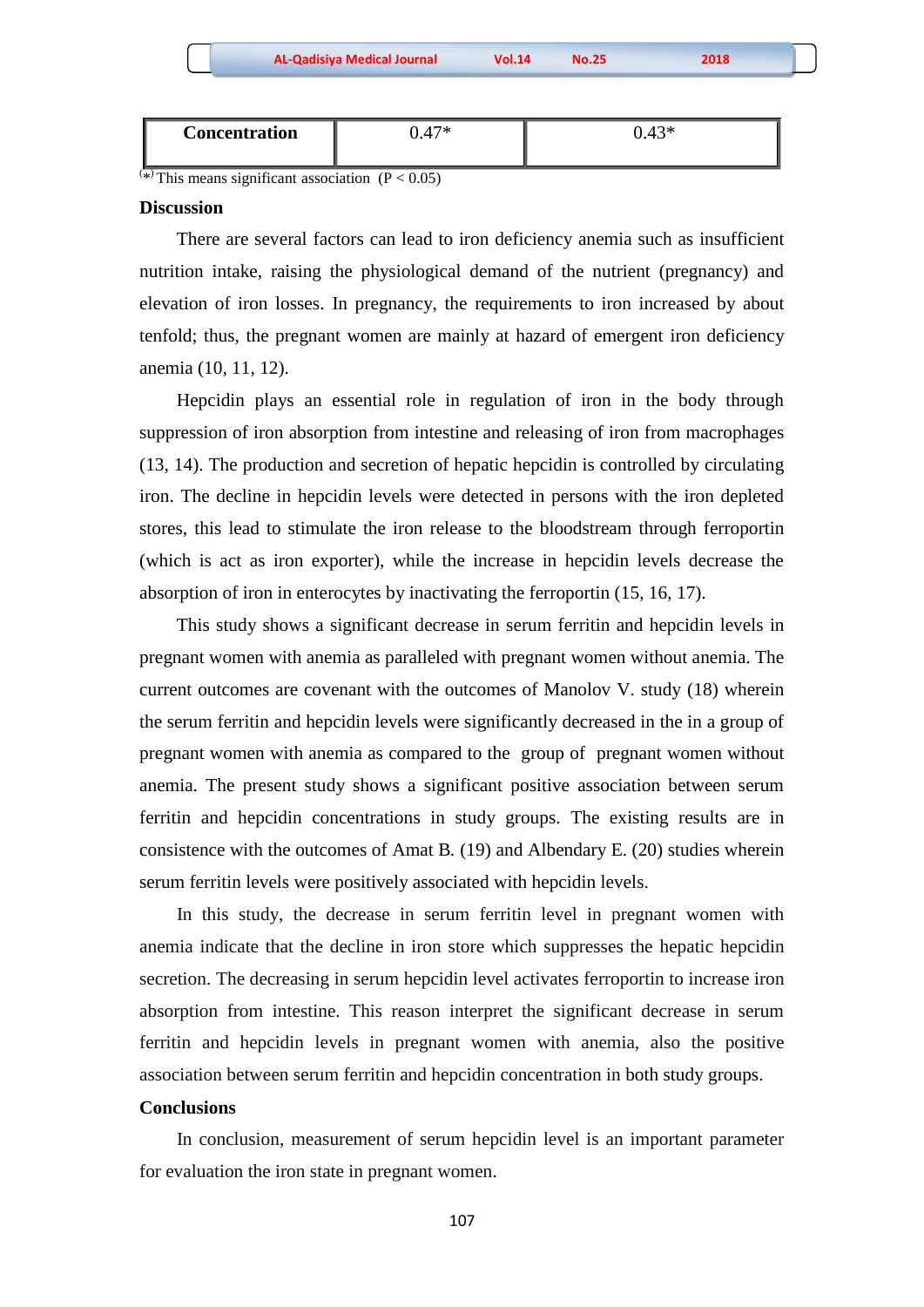#### **References**

1. Lawrence P. Iron deficiency in pregnancy. Obstet Med. 2010; 3: 17-24.

2. Shafir T., Angulo-Barroso R., Jing Y., *et al*. Iron deficiency and infant motor development. Early Hum Dev. 2008; 84 (7): 479-485.

3. Crook M. Clinical Biochemistry and Metabolic Medicine. 2012; 8th ed. 21: 312.

4. Ganz T. Hepcidin and its role in regulating systemic iron metabolism. Am J Hematol. 2006; 1: 29-35.

5. Oates P. The relevance of the intestinal crypt and enterocyte in regulating iron absorption. Pflugers Arch. 2007; 455: 201-213.

6. Roy C. and Andrews N. Anemia of inflammation, the hepcidin link. Curr Opin Hematol. 2005; 12: 107-111.

7. Jayantha A., Arvind S., Vijay M., *et al.* Presence of hepcidin-25 in biological fluids: Bile, ascetic and pleural fluid. World J Gastroenterol. 2010; 16 (17): 2129- 2133.

8. Manuel M., Isabel V., and José A. An update in iron physiology World J Gastroenterol. 2009; 15 (37): 4617-4626.

9. Nemeth E., Tuttle M., Powelson J., *et al*. Hepcidin regulates cellular iron efflux by binding to ferroportin and inducing its internalization. Science. 2004; 306: 2090-2093.

10. Dawn Koenig M., Tussing-Humphreys L., Day J., *et al*. Hepcidin and iron homeostasis during pregnancy. Nutrients. 2014; 6: 3062-3083.

11. Sawada T., Konomi A., and Yokoi K. Iron deficiency without anemia is associated with anger and fatigue in young Japanese women. Biol Trace Elem Res. 2014; 159: 22-31.

12. Klajnbard A., Szecsi P., Colov N., *et al*. Laboratory reference intervals during pregnancy, delivery and the early postpartum period. Clin Chem Lab Med. 2010; 48 (2): 237-248.

13. Hoppe M., Lönnerdal B., Hossain B., *et al*. Hepcidin, interleukin-6 and hematological iron markers in males before and after heart surgery. J Nutr Biochem. 2009; 20:11-16.

14. Fleming M. The regulation of hepcidin and its effects on systemic and cellular iron metabolism. Hematology American Society Hematology Education Program; 2008; 151-158.